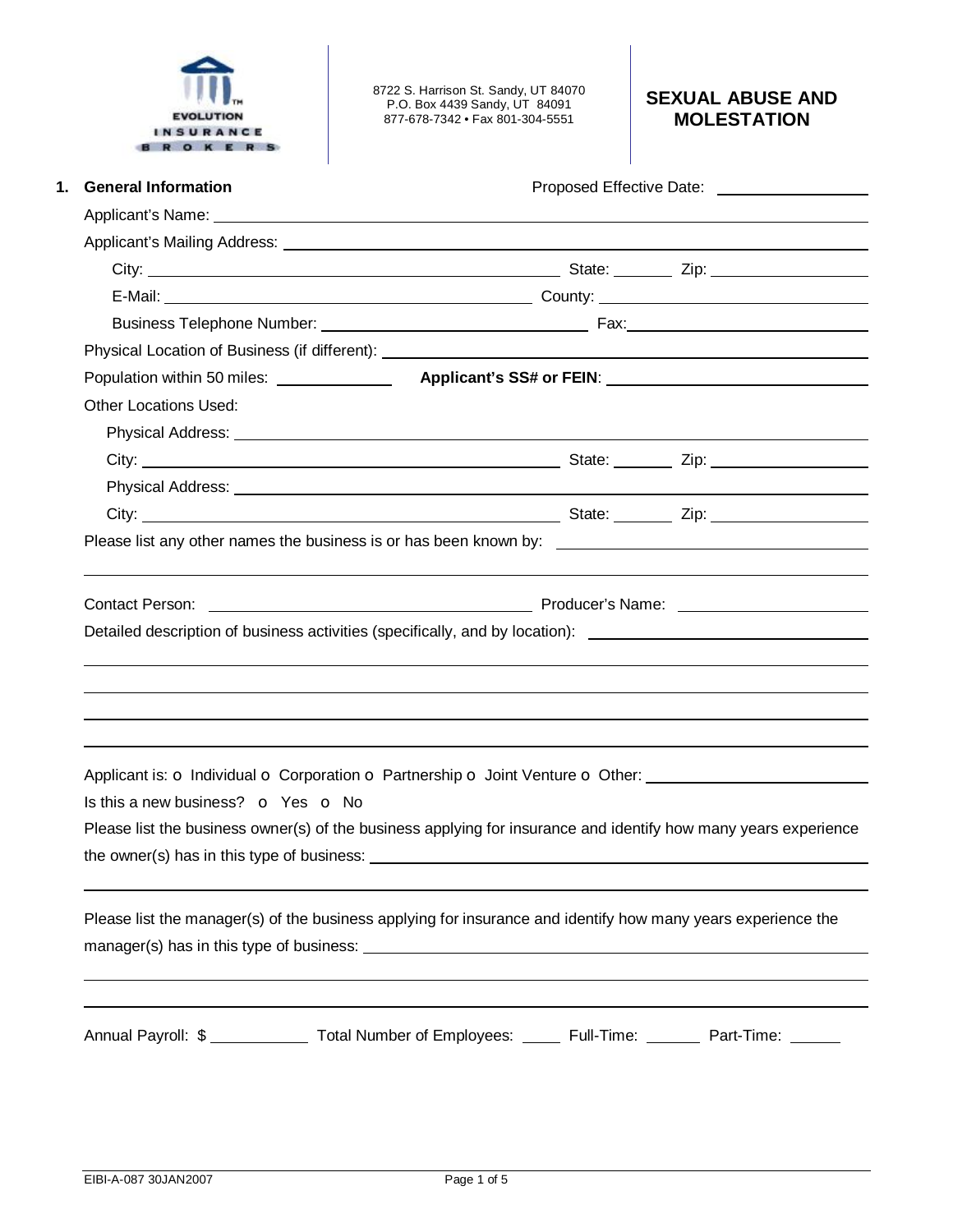Please describe the business's drug policy and what the procedure is when an applicant or employee fails a drug test:

| test:                                |                                                                                                                                                                                                                                              |
|--------------------------------------|----------------------------------------------------------------------------------------------------------------------------------------------------------------------------------------------------------------------------------------------|
|                                      |                                                                                                                                                                                                                                              |
|                                      |                                                                                                                                                                                                                                              |
|                                      |                                                                                                                                                                                                                                              |
| services?<br>If yes, please tell us: | Does your company have within its staff of employees, a position whose job description deals with product<br>liability, loss control, safety inspections, engineering, consulting, or other professional consultation advisory<br>o Yes o No |
| Employee Name: ______________        |                                                                                                                                                                                                                                              |
|                                      |                                                                                                                                                                                                                                              |
| Fax: _________________________       | Years with Company: __________                                                                                                                                                                                                               |
|                                      |                                                                                                                                                                                                                                              |

Employee's Responsibilities:

### **2. Insurance History**

Who is your current insurance carrier (or your last if no current provider)?

Provide name(s) for all insurance companies that have provided Applicant insurance for the last three years:

|                        | Coverage:                                                            | Coverage:                                                                                                 | Coverage:  |
|------------------------|----------------------------------------------------------------------|-----------------------------------------------------------------------------------------------------------|------------|
| Company Name           |                                                                      |                                                                                                           |            |
| <b>Expiration Date</b> |                                                                      |                                                                                                           |            |
| Annual Premium         | \$                                                                   | \$                                                                                                        | \$         |
|                        | Has the Applicant or any predecessor ever had a claim?               |                                                                                                           | o Yes o No |
|                        | Completed Claims and Loss History form attached (REQUIRED)?          |                                                                                                           | O Yes O No |
|                        |                                                                      | Has the Applicant, or anyone on the Applicant's behalf, attempted to place this risk in standard markets? | O Yes O No |
|                        | If the standard markets are declining placement, please explain why: |                                                                                                           |            |

#### **3. Other Insurance**

Please provide the following information for all other business-related insurance the Applicant currently carries.

| Coverage Type          |  |   |
|------------------------|--|---|
| <b>Company Name</b>    |  |   |
| <b>Expiration Date</b> |  |   |
| Annual Premium   \$    |  | Œ |

#### **4. Desired Insurance**

### Per Act/Aggregate **OR** Per Person/Per Act/Aggregate

| O | \$50,000/\$100,000    | О | \$25,000/\$50,000/\$100,000     |
|---|-----------------------|---|---------------------------------|
| O | \$150,000/\$300,000   | O | \$75,000/\$150,000/\$300,000    |
| O | \$250,000/\$1,000,000 | O | \$100,000/\$250,000/\$1,000,000 |
| O | \$500,000/\$1,000,000 | O | \$250,000/\$500,000/\$1,000,000 |
| O | Other:                | О | Other:                          |

**Self-Insured Retention (SIR):** o \$1,000 (Minimum) o \$1,500 o \$2,500 o \$5,000 o \$10,000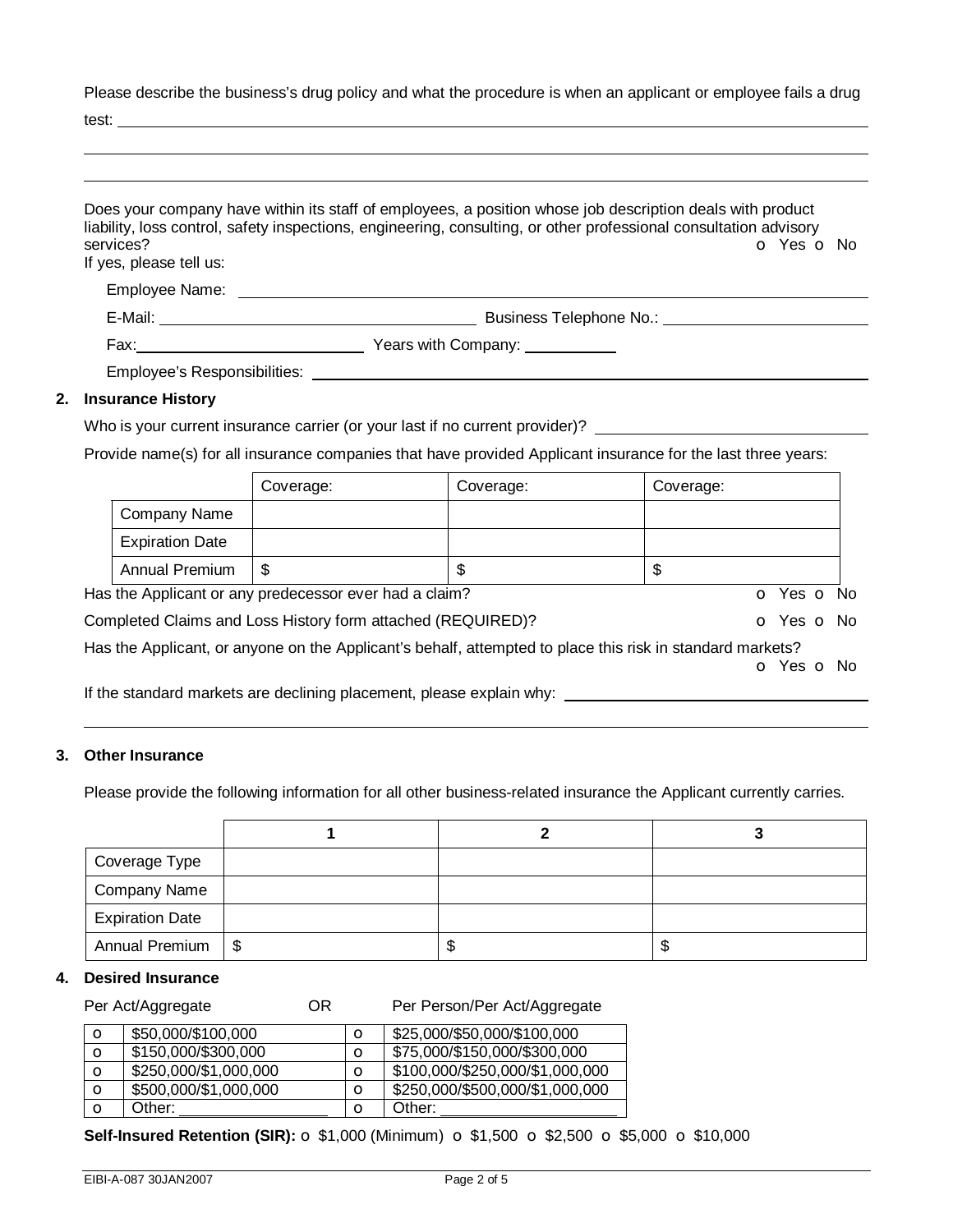## **5. Business Activities**

|    | 1. Does your staff (paid and volunteer) employment application include questions about whether the individual<br>has ever been convicted for any crime, including sex-related offenses?                          | o Yes o No |
|----|------------------------------------------------------------------------------------------------------------------------------------------------------------------------------------------------------------------|------------|
|    | 2. Have any of your employees (paid or volunteer) ever been the subject of allegations or been convicted of a                                                                                                    |            |
|    | crime?                                                                                                                                                                                                           | o Yes o No |
|    | If yes, please fully describe the crime and the circumstances surrounding the crime:                                                                                                                             |            |
|    |                                                                                                                                                                                                                  |            |
|    |                                                                                                                                                                                                                  |            |
|    |                                                                                                                                                                                                                  |            |
| 3. | Has any person to be insured ever been convicted of a crime?                                                                                                                                                     | o Yes o No |
|    | If yes, please fully describe the crime and the circumstances surrounding the crime:                                                                                                                             |            |
|    |                                                                                                                                                                                                                  |            |
|    |                                                                                                                                                                                                                  |            |
|    |                                                                                                                                                                                                                  |            |
| 4. | Does your state permit the business applying for insurance to perform criminal background investigations on<br>prospective employees?                                                                            | o Yes o No |
|    | If yes, do you request and receive such background investigations for all prospective employees?                                                                                                                 | o Yes o No |
| 5. | Do you verify employment related references?<br>If yes, do you verify such references o By Telephone o In Person?                                                                                                | o Yes o No |
|    | 6. Does your employee/volunteer orientation process include sexual abuse training, including how to recognize<br>the signs and what to do if a client/employee reports someone sexually abused/molested him/her? | o Yes o No |
| 7. | Do you have a plan of supervision that monitors staff in the day-to-day relationships with clients/children both<br>on and off premises?                                                                         | o Yes o No |
|    | 8. Do you have a crisis management plan for dealing with staff, personnel, victims, parents, authorities, and<br>media if you have an incident of abuse or molestation?                                          | o Yes o No |
| 9. | Has the Applicant or any predecessor or related person or entity ever had an incident which resulted in an                                                                                                       |            |
|    | allegation of sexual abuse or molestation?                                                                                                                                                                       | o Yes o No |
|    | If yes, please fully disclose and accurately describe the allegation of sexual abuse or molestation and the                                                                                                      |            |
|    |                                                                                                                                                                                                                  |            |
|    |                                                                                                                                                                                                                  |            |
|    |                                                                                                                                                                                                                  |            |
|    |                                                                                                                                                                                                                  |            |
|    |                                                                                                                                                                                                                  |            |
|    |                                                                                                                                                                                                                  |            |
|    |                                                                                                                                                                                                                  |            |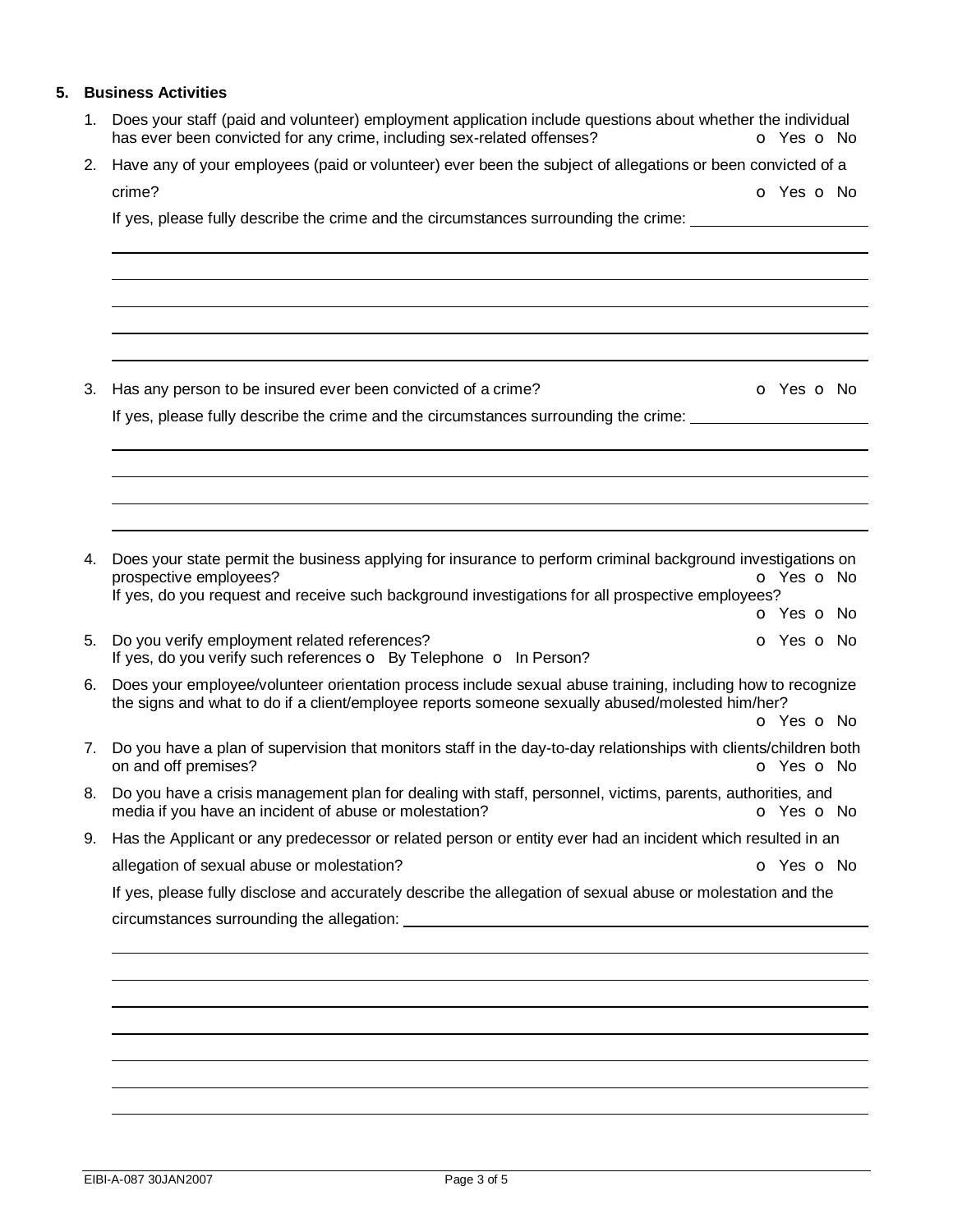| a. What was the final outcome of any/all allegations of sexual abuse or molestation described above, how |
|----------------------------------------------------------------------------------------------------------|
| much was paid in indemnity payments to the claimant, and how much was paid in expenses?                  |

|  | b. Was the allegation described above taken to trial?                                                                                                                                                                               |                         | o Yes o No |
|--|-------------------------------------------------------------------------------------------------------------------------------------------------------------------------------------------------------------------------------------|-------------------------|------------|
|  | 10. Employee Breakdown: Please enter the number of:<br>Operational Staff: Full-time: _______________ Part-time: ___________<br>Non-Operational Staff (drivers, supervisors, etc.) Full-time: Ventilianal Channel Control Pull-time: | Part-time: ____________ |            |
|  | 11. Please describe in detail the regular operations and services the Applicant provides: ________________                                                                                                                          |                         |            |
|  |                                                                                                                                                                                                                                     |                         |            |
|  |                                                                                                                                                                                                                                     |                         |            |
|  |                                                                                                                                                                                                                                     |                         |            |

12. Please provide names of any and all partners, managers, or principal owners involved in the Applicant's business.

| <b>Title</b> | <b>Name</b> | Years with the<br><b>Business</b> | Years of<br>Experience |
|--------------|-------------|-----------------------------------|------------------------|
|              |             |                                   |                        |
|              |             |                                   |                        |
|              |             |                                   |                        |
|              |             |                                   |                        |
|              |             |                                   |                        |
|              |             |                                   |                        |

#### **REPRESENTATIONS AND WARRANTIES**

The "Applicant" is the party to be named as the "Insured" in any insuring contract if issued. By signing this Application, the Applicant for insurance hereby represents and warrants that the information provided in the Application, together with all supplemental information and documents provided in conjunction with the Application, is true, correct, inclusive of all relevant and material information necessary for the Insurer to accurately and completely assess the Application, and is not misleading in any way. The Applicant further represents that the Applicant understands and agrees as follows: (i) the Insurer can and will rely upon the Application and supplemental information provided by the Applicant, and any other relevant information, to assess the Applicant's request for insurance coverage and to quote and potentially bind, price, and provide coverage; (ii) the Application and all supplemental information and documents provided in conjunction with the Application are warranties that will become a part of any coverage contract that may be issued; (iii) the submission of an Application or the payment of any premium does not obligate the Insurer to quote, bind, or provide insurance coverage; and (iv) in the event the Applicant has or does provide any false, misleading, or incomplete information in conjunction with the Application, any coverage provided will be deemed void from initial issuance.